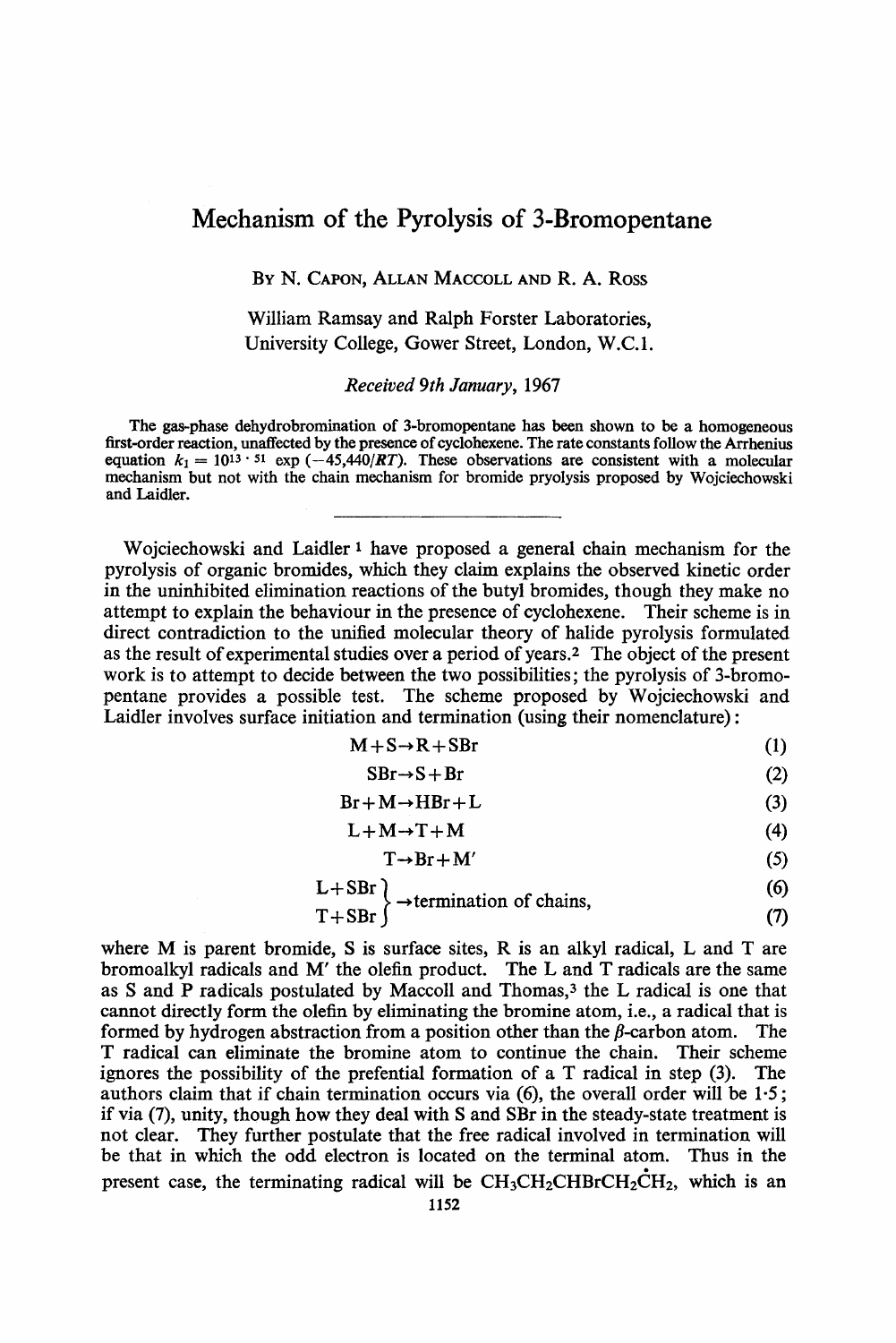L radical. Hence on the basis of the W-L scheme, the reaction should be of order **1-5.** The present study shows it unambiguously to be of order one.

#### EXPERIMENTAL

used have been described.<sup>4</sup> The stoicheiometry of the reaction No previous work on 3-bromopentane has been reported. The experimental methods

$$
C_5H_{11}Br \to C_5H_{10} + HBr \tag{A}
$$

**was** confirmed by allowing various initial pressures of substrate to decompose for several half-lives and then determining the ratio of final to initial pressure. This led to an average value of **1.86,** consistent with scheme (A) when it is remembered that the dead space in the apparatus (not greater than **4** % of the reactor volume), any reverse reaction and olefin polymerization tend to reduce the ratio compared with the expected value of **2.00.** Firstorder rate constants calculated from  $k_1 = t^{-1} \ln [p_0/(2p_0 - P_t)]$ , where  $P_t$  is the total pressure

TABLE **l.-EFFECT** OF VARYING **INITIAL PRESSURE** 

| $T = 316.1$ °C |                               | $T = 337.2$ °C (packed vessel) |                               |  |
|----------------|-------------------------------|--------------------------------|-------------------------------|--|
| $p_0$ (mm)     | $104 k1$ (sec <sup>-1</sup> ) | $p_0$ (mm)                     | $103 k1$ (sec <sup>-1</sup> ) |  |
| 73.5           | 4.73                          | $116-9$                        | 1.70                          |  |
| $81-0$         | 4.53                          | $121 - 0$                      | 1.64                          |  |
| 91.5           | 4.45                          | $128 - 4$                      | 1.64                          |  |
| 98.9           | 4.59                          | $165 - 0$                      | 1.74                          |  |
| $108 - 7$      | 4.63                          | 190.3                          | $1 - 74$                      |  |
| 118.3          | 4.62                          |                                |                               |  |

TABLE **EF EFFECT OF ADDED CYCLOHEXENE** 

| $T = 301.4$ °C |              |                               | $T = 316.1$ °C |                      |                               |
|----------------|--------------|-------------------------------|----------------|----------------------|-------------------------------|
| $p_0$ (mm)     | $p_i^*$ (mm) | $104 k1$ (sec <sup>-1</sup> ) | $p_0$ (mm)     | $p_i^{\bullet}$ (mm) | $104 k1$ (sec <sup>-1</sup> ) |
| 86.0           | 34.5         | 2.05                          | 41.5           | $109-1$              | 4.68                          |
| 78.0           | 26.8         | 2.24                          | 61.2           | 63.0                 | 4.52                          |
| 87.8           | 66.0         | 2.10                          | 65.3           | 75.2                 | 4.76                          |
| 91.8           | 36.8         | 2.27                          | 71.9           | 95.6                 | 4.65                          |

*\*pi* is the pressure of cyclohexene

The temperature variation of  $k_1$  (table 3) leads to the Arrhenius equation,  $k_1 = 10^{13.51}$  exp  $(-45,440/RT)$  (sec<sup>-1</sup>).

| TABLE 3.—EFFECT OF TEMPERATURE ON RATE CONSTANTS |       |       |           |       |       |       |       |
|--------------------------------------------------|-------|-------|-----------|-------|-------|-------|-------|
| T (°C)                                           | 347.8 | 337.7 | $327 - 4$ | 316.1 | 307-4 | 296-4 | 285.8 |
| No. of runs                                      |       |       |           |       |       |       |       |
| $10^5 k_1$ (sec <sup>-1</sup> )                  | 336   | 179   | 100       | 45.Q  | 22.6  | 12.3  | 5.83  |

As will be shown, the values of the Arrhenius parameters are consistent with those reported for other secondary bromides.

at time t and *po* the initial pressure, showed no trend with initial pressure (table **1)** in either the empty or packed reaction vessel. Increasing the surface-to-volume ratio from  $\sim$ 1 to  $\sim$ 5 cm<sup>-1</sup> had no effect on the rate of reaction, since the mean value of 10<sup>3</sup>  $k_1$  (337.2°C, table **1)** is **1.69** sec-1 (packed vessel) compared with **1-71** sec-1 calculated from the Arrhenius equation. The reaction is thus homogeneous and follows a first-order law. Finally the effect of an inhibitor, cyclohexene, was studied (table 2) leading to average values of  $10^4$   $k_1$  $= 2.17$  and  $4.44$  sec<sup>-1</sup> to be compared with average values of 2.26 and 3.59 sec<sup>-1</sup> obtained from experiments in the absence of cyclohexene. Since no inhibition is observed, by accepted criteria, the reaction is unimolecular.